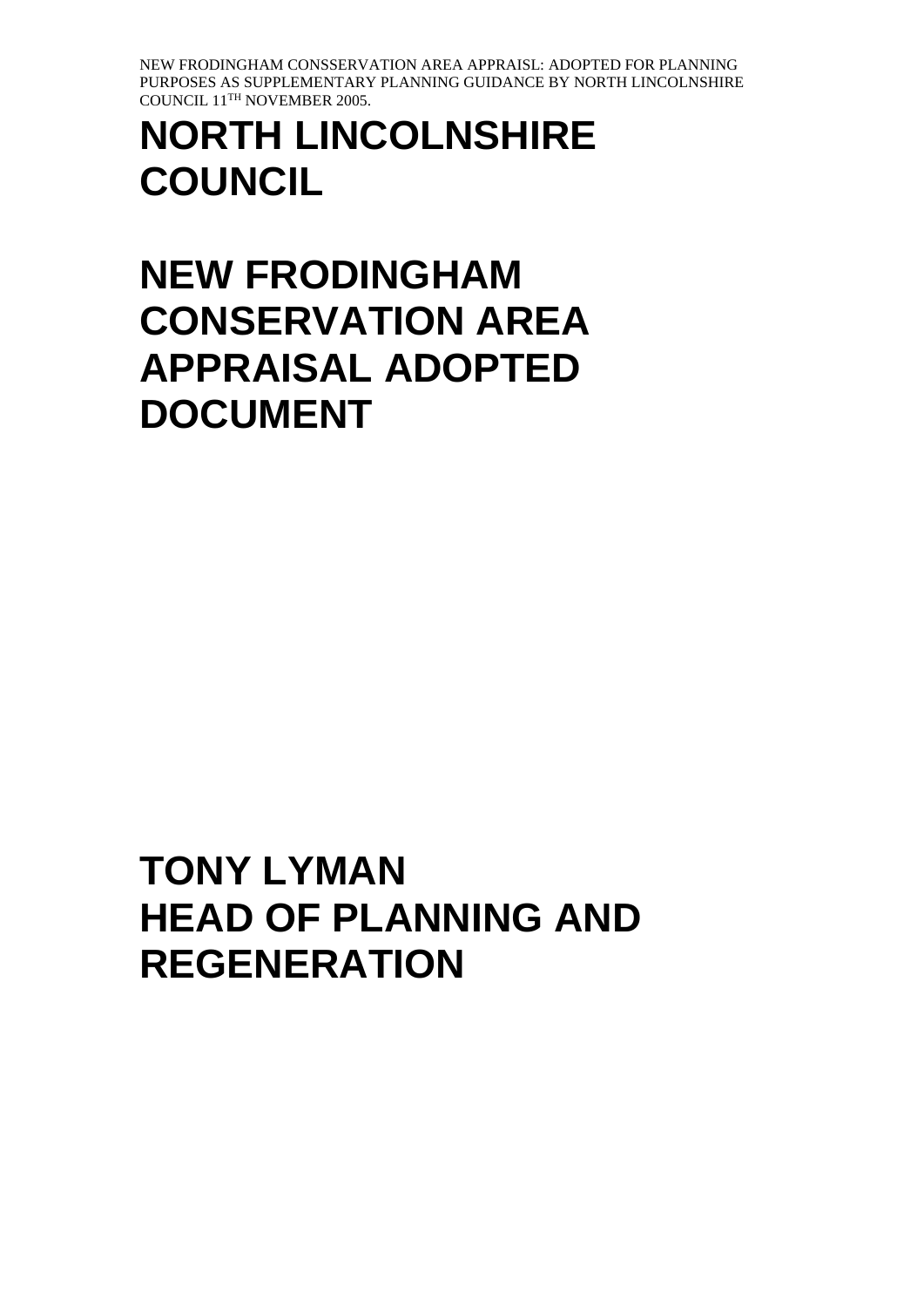## **Contents**

- 1 Introduction
- 2 Legislative background
- 3 Location and landscape setting
	- 3.1 Location
	- 3.2 Landscape setting
	- 3.3 Geology and building materials
- 4 History and Development
	- 4.1 History
	- 4.2 Archaeology
- 5 Character and Appearance
	- 5.1 Plan form
	- 5.2 Activity and uses
	- 5.3 Open spaces and trees
	- 5.4 Architectural styles and building materials
	- 5.5 Listed buildings and Buildings of Townscape Merit
	- 5.6 Other features of interest
	- 5.7 Summary of townscape features
- 6 Problems and Pressures
	- 6.1 General
	- 6.2 Buildings or structures which have a negative impact on conservation area
	- 6.3 Sites which have a negative impact on conservation area
	- 6.4 Buildings at Risk
	- 6.5 Alterations to existing historic buildings
	- 6.6 Street audit
	- 6.7 Summary
- 7 Recommendations
	-
	- 7.1 General<br>7.2 Preserva Preservation, enhancement and re-instatement of architectural

quality

- 7.3 Environmental and street improvements
- 7.4 Boundary review
- 7.5 Article 4 Direction

Useful names and addresses Bibliography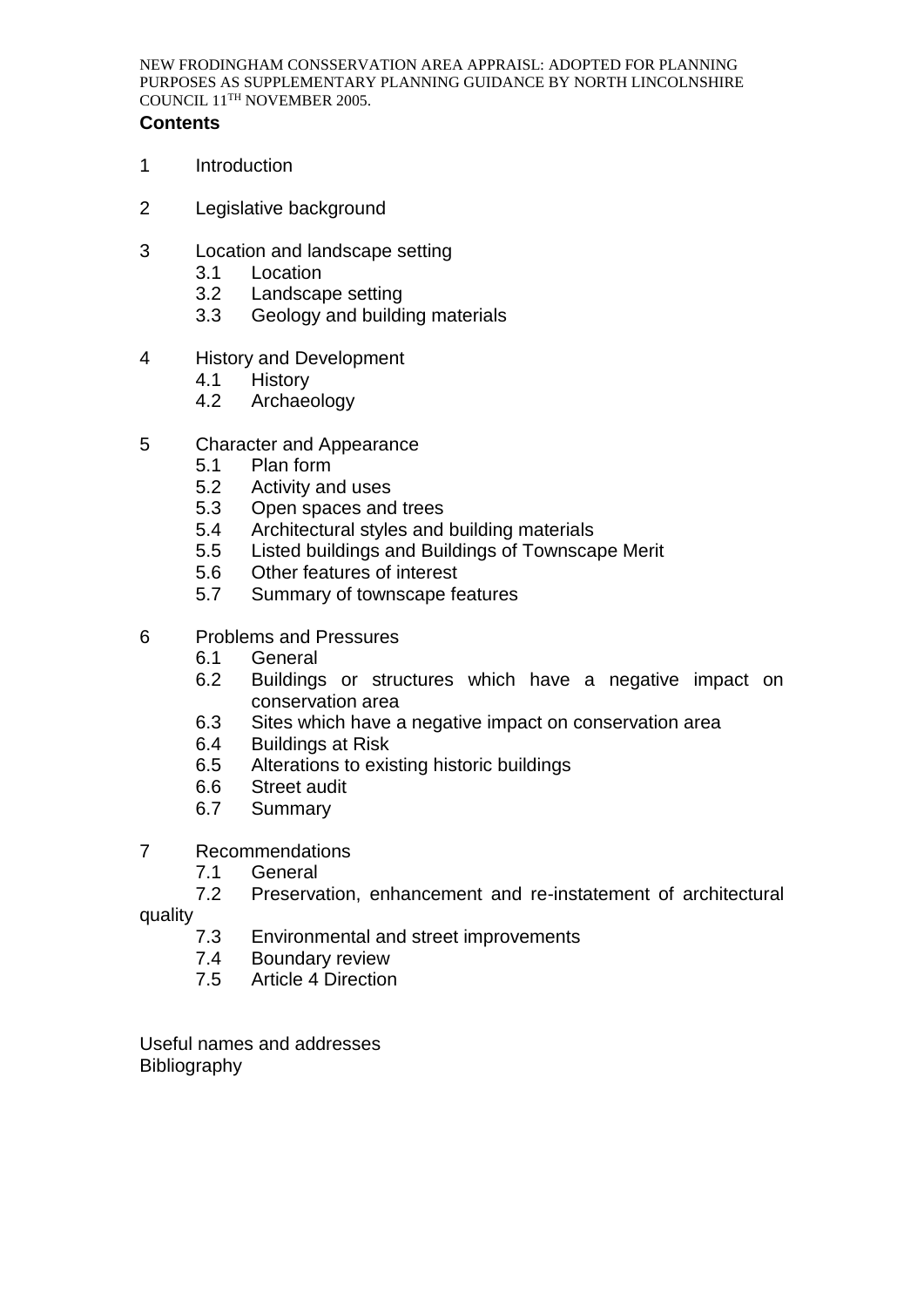# Maps

Map: showing the conservation area boundary; Buildings of Townscape Merit and other features of the conservation area.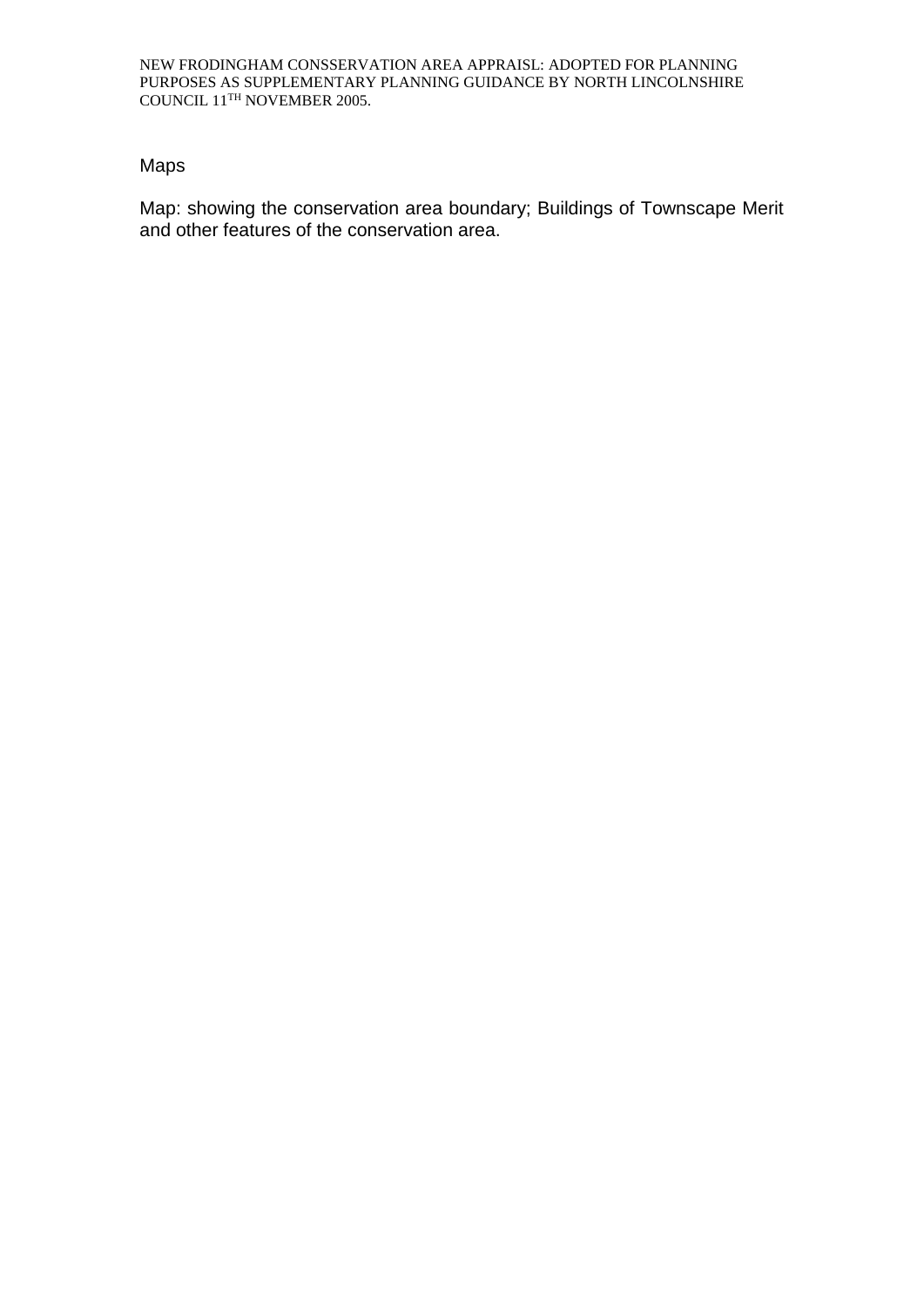## **INTRODUCTION**

New Frodingham is a small, late 19<sup>th</sup> century industrial settlement within the conurbation of Scunthorpe. It was established under the patronage of the Winn Family in response to the demand for new housing as the local iron and steel industry developed. The conservation area is composed of terraces of uniform artisan dwelling houses laid out in a grid pattern, with some public buildings providing the community with basic amenities including a school, the Coronation Club (originally a public hall, then hospital), a public house, Frodingham Church Institute, and the Library. This latter building has also served as Council offices, a hospital and more recently as a museum. The conservation area also includes a number of 20<sup>th</sup> century semi-detached houses.

This appraisal will assess the special interest, both architectural and historical, of New Frodingham. The history of the area, its present appearance and character will be described, its problems analysed, and a number of recommendations put forward which will be considered by North Lincolnshire Council for implementation after full public consultation.

This document together with a sister document giving guidance on development issues in the Conservation Area have been adopted by North Lincolnshire Council as Supplementary Planning Guidance. They will therefore be a material consideration when determining applications for development, defending appeals or proposing works for the preservation or enhancement of the area. The documents are to be saved documents in the Council's developing Planning Framework and will be a planning consideration within that framework.

The documents will also inform and, be a good guide for those carrying out other works in the Conservation Area that do not necessarily require planning approval. Both documents will therefore be a useful source of information for owners, agents, applicants and members of the public who live or work in the conservation area.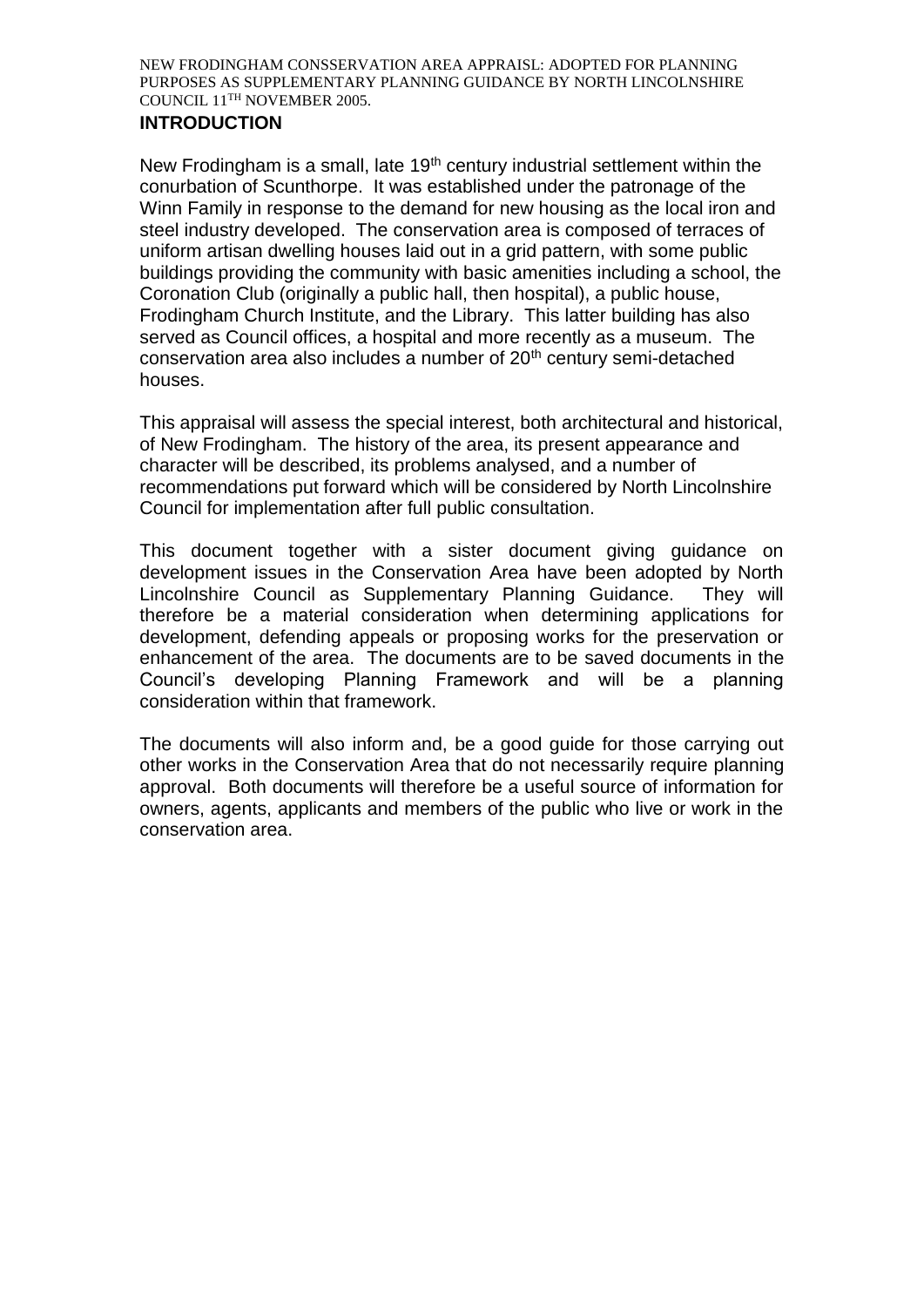## **2 LEGISLATIVE BACKGROUND**

The conservation area was designated by the former Scunthorpe Borough Council on the 7<sup>th</sup> August 1986 and covers the late 19<sup>th</sup> century planned settlement of New Frodingham. It was subsequently extended to include later, 20<sup>th</sup> century houses, in The Crofts.

A conservation area is *an area of special architectural or historic interest the character or appearance of which it is desirable to preserve or enhance*  (section 69 of the Planning (Listed Buildings and Conservation Areas) Act 1990). The Council is obliged by section 71 of the same Act *to formulate and publish proposals for the preservation and enhancement of any parts of their area, which are conservation areas,* and this appraisal fulfils this statutory duty.

In making decisions on future development within a conservation area, the Council must *pay attention to the desirability of preserving or enhancing the character or appearance of the area* (section 72 of the Act).

This should ensure that harmful change is not allowed, although some changes, normally not requiring planning permission (known as permitted development rights) can continue to erode the special interest of the conservation area. These rights, which affect dwelling houses, are controlled by an Article 4 Direction which enables the Council to require a planning permission for minor alterations such as replacement of windows and doors. Such a Direction has already been served on the family dwelling houses in New Frodingham and the properties affected by this Direction, and the types of alterations which are covered, are included in the Supplementary Planning Guidance booklet for New Frodingham.

Government policy is set out in Planning Policy Guidance Note No.15 (PPG15 – Planning and the Historic Environment). On demolition, this states, '*The general presumption should be in favour of retaining buildings which make a positive contribution to the character or appearance of a conservation area*.' This appraisal also identifies the buildings that make a positive contribution as Buildings of Townscape Merit, and these are shown on the Townscape Analysis map at Figure 5.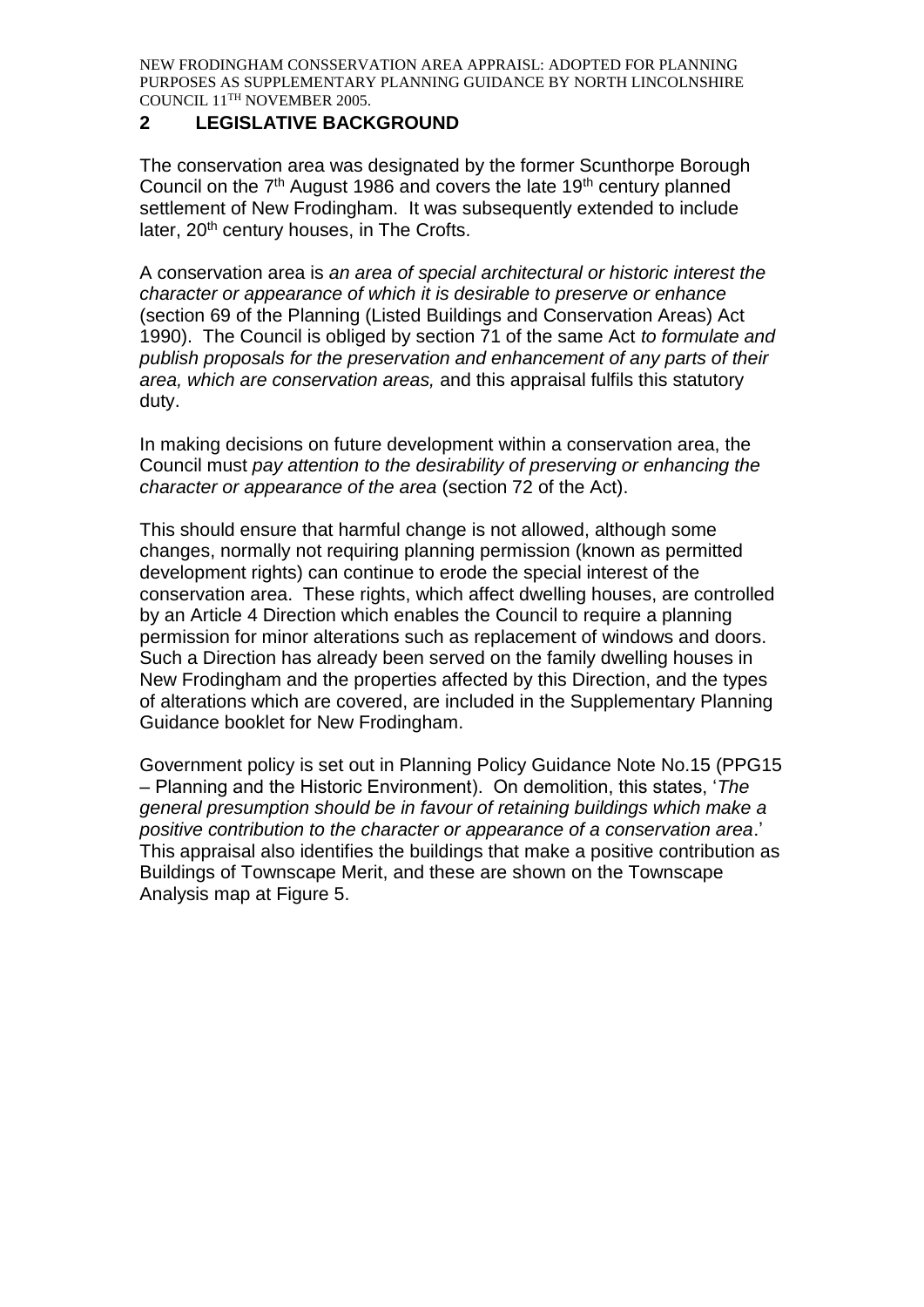# **3 LOCATION AND LANDSCAPE SETTING**

## **3.1 Location**

New Frodingham is a small conservation area within the town of Scunthorpe. The area is located close to the town centre on Rowland Road which is just west of the main steel works site, the A1029, and south of the railway.

# **3.2 Landscape setting**

Although once a separate settlement, New Frodingham has been enveloped by residential development and is now part of the larger urban area of Scunthorpe. To the south and west the conservation area is surrounded by residential streets. To the north there is the open space occupied by the railway lines with a backdrop of the buildings in the town centre beyond. The tower of St John's Church is a distinctive landmark in these views northwards from New Frodingham. The area and views to the east are dominated by the industrial landscape with the tall chimneys, cooling towers and other industrial structures of the iron and steel works peppering the skyline.

# **3.3 Geology and building materials**

The geology of Lincolnshire provides a number of different stones and clays suitable for building stone and for making bricks. The limestone ridge which runs to the east of Scunthorpe is composed of Inferior Oolite or Lincolnshire Limestone, which can be used as a building stone. Ironstone is found close to New Frodingham, which was not only exploited for iron but could also be used as a building material, as in St. John's Church in Scunthorpe. Brick started being made in Lincolnshire at the beginning of the 14<sup>th</sup> century and Brigg and Barton were the local brickmaking centres in the area. Clay was also used in the manufacture of roof materials and orange clay pantiles predominate in this area.

The railways came to the area prior to the building of New Frodingham and therefore at the time of its construction building materials could be easily transported. The School was one of the first buildings to be built, and also one of the first to use the local ironstone as a building material. This was cut into square blocks, and a clay tiled roof added. All the other buildings in the conservation area are built using a local red brick with orange pantile roofs or clay tiled roofs.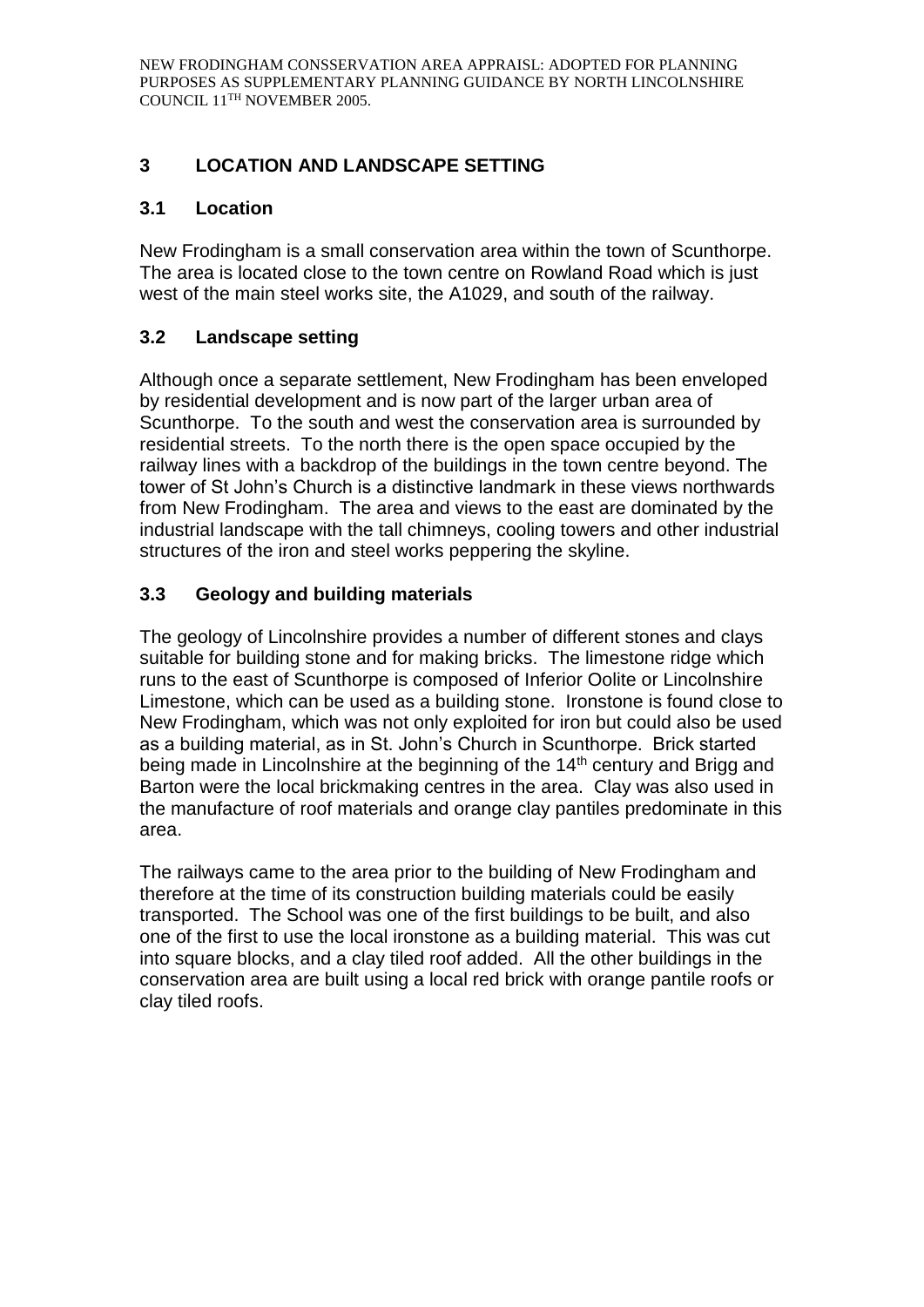# **4 HISTORY AND DEVELOPMENT**

The history of New Frodingham is inextricably linked to the foundation and expansion of the iron and steel industry in North Lincolnshire.

Up till the mid 19<sup>th</sup> century the area now occupied by the town of Scunthorpe was rural in character, and although the sandy subsoil was of relatively poor quality, agriculture was the main occupation. There were five small villages in the locality: Crosby, Frodingham, Brumby, Scunthorpe and the larger Ashby. These villages and surrounding lands were largely owned by two wealthy estates. The Sheffield family of Normanby owned Crosby, whilst most of Frodingham was the property of the Winns of Nostell Priory in Yorkshire. This family also owned nearby Appleby Hall.

The re-discovery of ironstone in the mid 19<sup>th</sup> century and the establishment of the iron and steel industry led to the rapid expansion of the villages which eventually became amalgamated into one town, Scunthorpe, in the first half of the 20<sup>th</sup> century.

The Winn family, particularly Rowland Winn, later Lord Oswald, exploited the opportunity presented by the ironstone found on their land, and the family subsequently became a major force in the iron and steel industry of Scunthorpe. In July 1864 the Dawes brothers of Elsecare in Yorkshire took out a lease on some of Winn's land at Appleby and started mining the iron ore. The ore was transported by horse and cart, then by boat along the Trent to their works in Yorkshire for smelting, a time-consuming and expensive business. To supply a cheaper and more efficient form of transport, Winn promoted the construction of the Trent, Ancholme and Grimsby railway, built between 1861 – 1866. To take advantage of this, in 1864 the Dawes brothers built their Trent Iron Works next to this line and other companies soon followed suit. The new works required a large manual labour force which could not be supplied locally and workers therefore needed to be brought in from further afield. This led to a demand for new housing and small, terraced workers' cottages were built in the village of Scunthorpe. Additionally, Charles Winn's son Rowland, who was by now in charge of the family estates, constructed the settlement of New Frodingham on his land situated in close proximity to the works. New Frodingham was therefore a totally new settlement, built on agricultural land, and was designed along the lines of other model industrial settlements of the period. The Infants' School, now listed, was built in 1867, and extended in 1874, and was set slightly apart from the four streets of houses built at the same time.

The 1890 First Edition Ordnance Survey map (Figure 1) shows how the villages were still very separate entities with Crosby to the north, Scunthorpe growing slightly to the south, and the Lindsey Iron Works, Trent Iron Works and Frodingham Iron Works to the east, along the line of the railway. Quite separate are New Frodingham and New Brumby to the south, surrounded by fields. By this time, New Frodingham was composed of four streets with the school and community hall, but in 1890 steel production began at the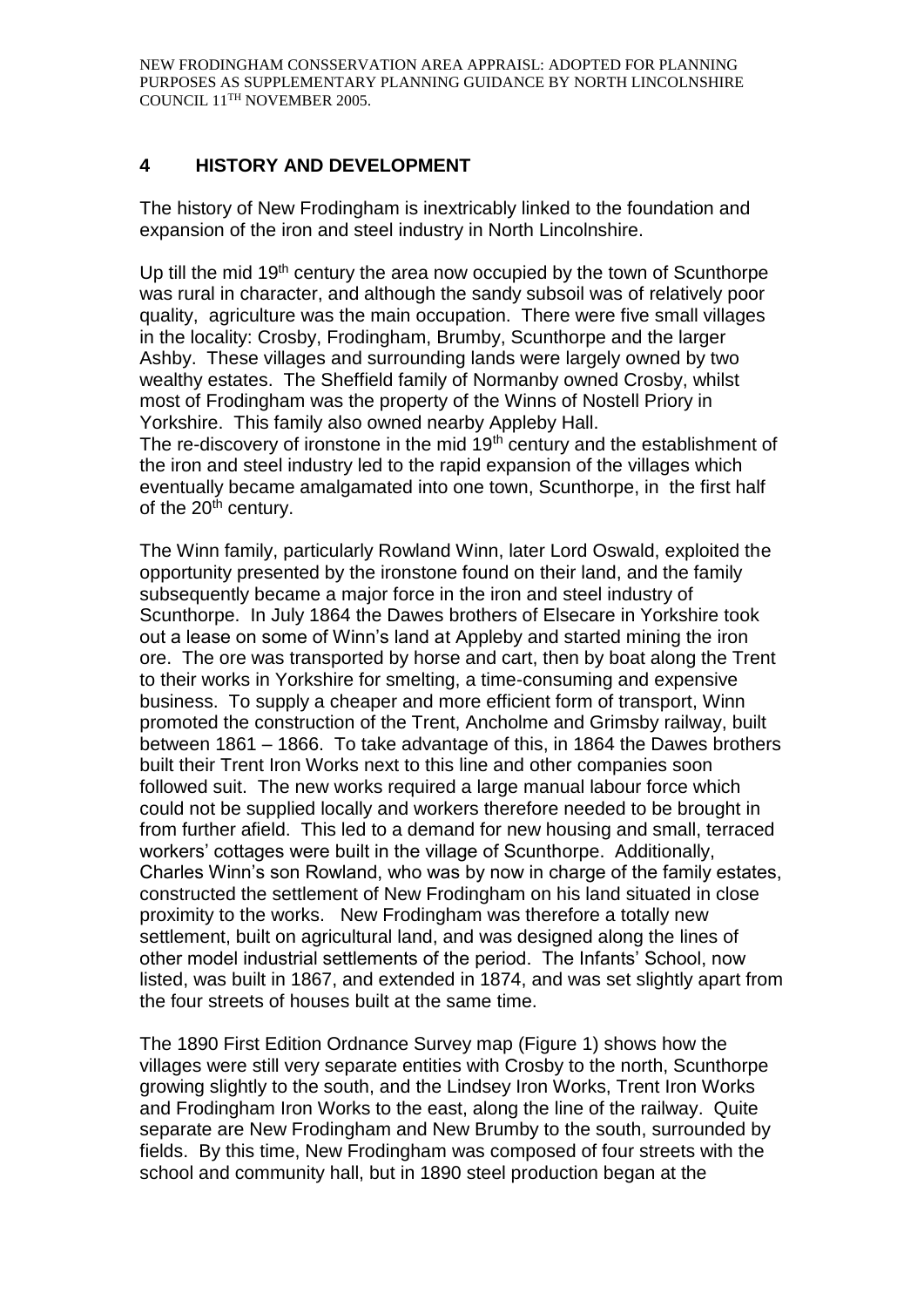adjoining iron works, and further growth was therefore inevitable. Local government reorganisation soon followed, with the formation in 1894 of two new councils - the Scunthorpe Urban District Council and the Brumby and Frodingham Urban District Council. The present library in Trent Street was built soon after to accommodate the new council offices.

The slightly later 1908 Second Edition Ordnance Survey map (Figure 2) shows further growth, although New Frodingham continued to remain a self contained isolated settlement up till the first half of the 20<sup>th</sup> century when the rapid housing expansion of Scunthorpe led to the physical amalgamation of the areas of New Frodingham and New Brumby. The map also shows just how much Frodingham had expanded in just under thirty years, with the addition of the Frodingham Church Institute next to the school and the conversion of the community hall into a hospital. To the north of Rowland Road, more terraced houses had been added in The Crofts, and the Queens Hotel built. These now form the area added to the original conservation area. In Trent Street, offices for Brumby and Frodingham Urban District Council (now the library) had been added in 1903.

Queen Street was added after World War I with a terrace of two storey, red brick houses being constructed, similar in detailing to houses in Scawby which are dated 1933.

In the 1960's New Frodingham was owned by the British Steel Corporation who implemented works to the artisan terraces in order to improve the standard of the accommodation. Rear extensions were added to provide kitchens and internal bathroom facilities, replacing the outdoor privies at the end of the gardens. These works of upgrading were relatively temporary, and soon the condition of the properties deteriorated and the properties were transferred into the Council's ownership in the 1970's. The Council considered demolishing the decaying properties, although fortunately a lack of finance for redevelopment resulted in a reprieve.

#### *(Insert photos of before and after 1995)*

In the 1980's New Frodingham was recognised as an important part of the industrial heritage of the area and therefore worthy of conservation, and in 1986 the core of the model housing settlement was designated as a conservation area. This recognition of the local historic and architectural interest of New Frodingham, combined with the demand for small scale housing, led to grants and partnership funding being found for a restoration scheme of the small terraces. Extensive works were carried out and the quality of the completed scheme was recognised by being awarded the Europa Nostra Award in 1995 for the enhancement it made to the built heritage.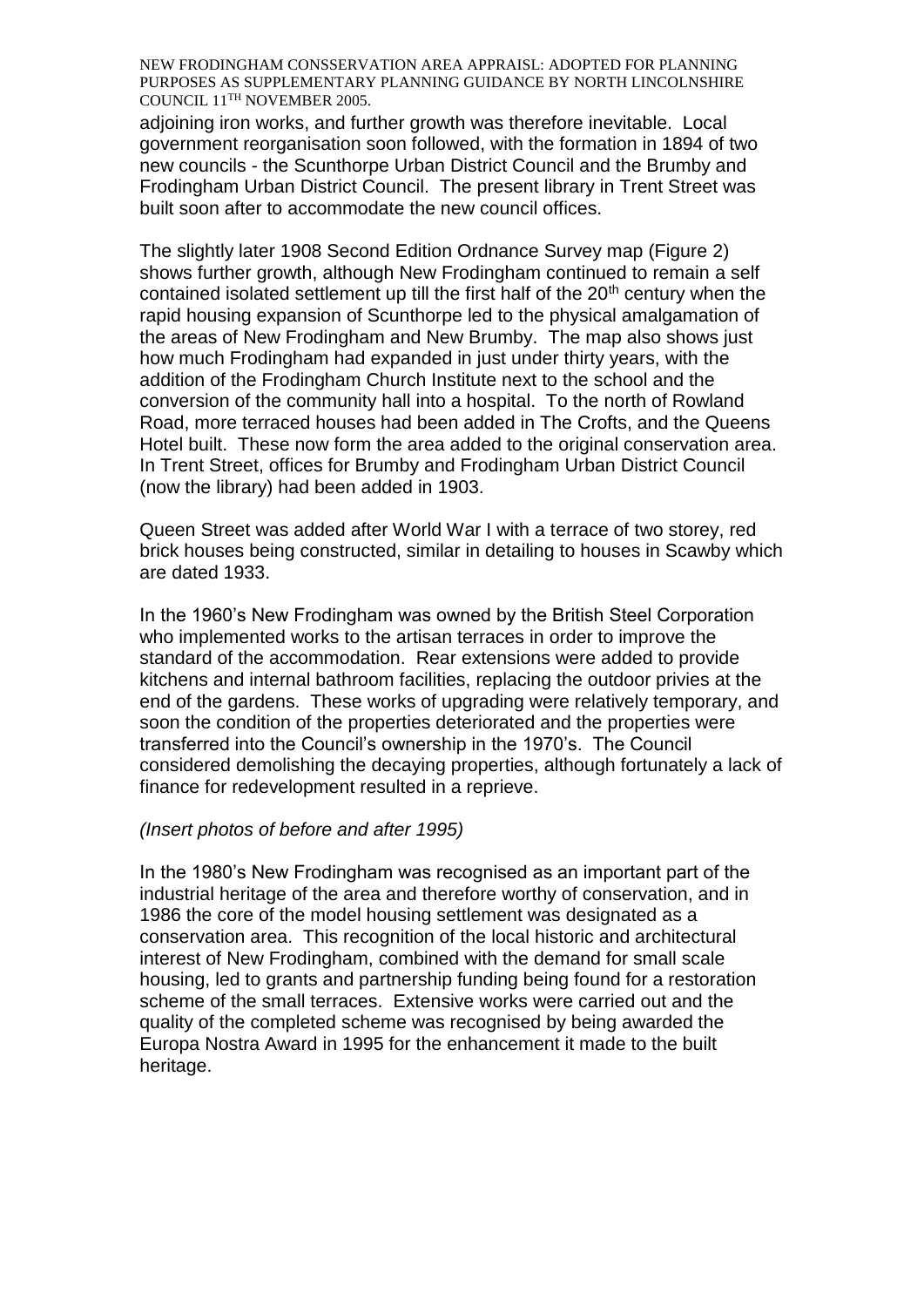# **5 CHARACTER OF THE CONSERVATION AREA**

# **5.1 Plan Form**

The settlement of New Frodingham is laid out in a grid-like pattern with parallel lines of terraces running in a north-south line either side of Rowland Road, the main route through the conservation area. The area of land between Rowland Road and the railway is triangular in shape so the length of the terraces increases towards the east. This stepped layout of the northern ends of the terraces can be seen most clearly is view looking east along Alexander Road and makes an attractive piece of townscape. Initially the streets were named Second, Third, Fourth, Fifth and Sixth Street North, and Third and Fourth Street South. This layout pattern and naming is similar to other such artisan dwellings of the period, such as the Queen's Park Estate in London. Between 1917 and 1923 these names were subsequently changed to William, Winn, Lindsey, Redbourne, Trent and Cliff Streets, which were the names of the works and mines in which the workers were employed. The houses are closely packed with front doors opening directly on to the street and small rear yard areas. The enhancement scheme completed in 1995 converted all the main streets, except William Street, into communal garden areas, with car parking in the back streets.

Running east west through the centre of the conservation area is a wider thoroughfare, Rowland Road. It is on this street that the public 19<sup>th</sup> century buildings such as the public house, Coronation Club, the school and the parish church institute are located. These buildings have more generous plots than the terraces giving a more open nature to the street. The open spaces between the public buildings were developed in the first half of the 20<sup>th</sup> century with semi-detached houses. These houses have small front gardens and gaps between each pair giving Rowland Road a spacious suburban character.

# **5.2 Activity and uses.**

New Frodingham was built as a result of housing demand and is still a residential community with a few public community buildings. The 19<sup>th</sup> century terraces were built to provide accommodation for the employees of the iron works and remained in ownership of the steel works until the 1970's. The houses were then owned by the Council but are now managed by housing associations. The individual public buildings have had a variety of uses, changing to meet the requirements of the community at the time. The present library was constructed as municipal offices, converted to a maternity hospital between 1919 and 1937, and then used as a museum. It became a library in 1953.

Similar changes have taken place in the Coronation Club, which was originally built as a public hall. Due to the nature of the industry, and an initial lack of protective clothing, a number of workers were injured at the iron works, and in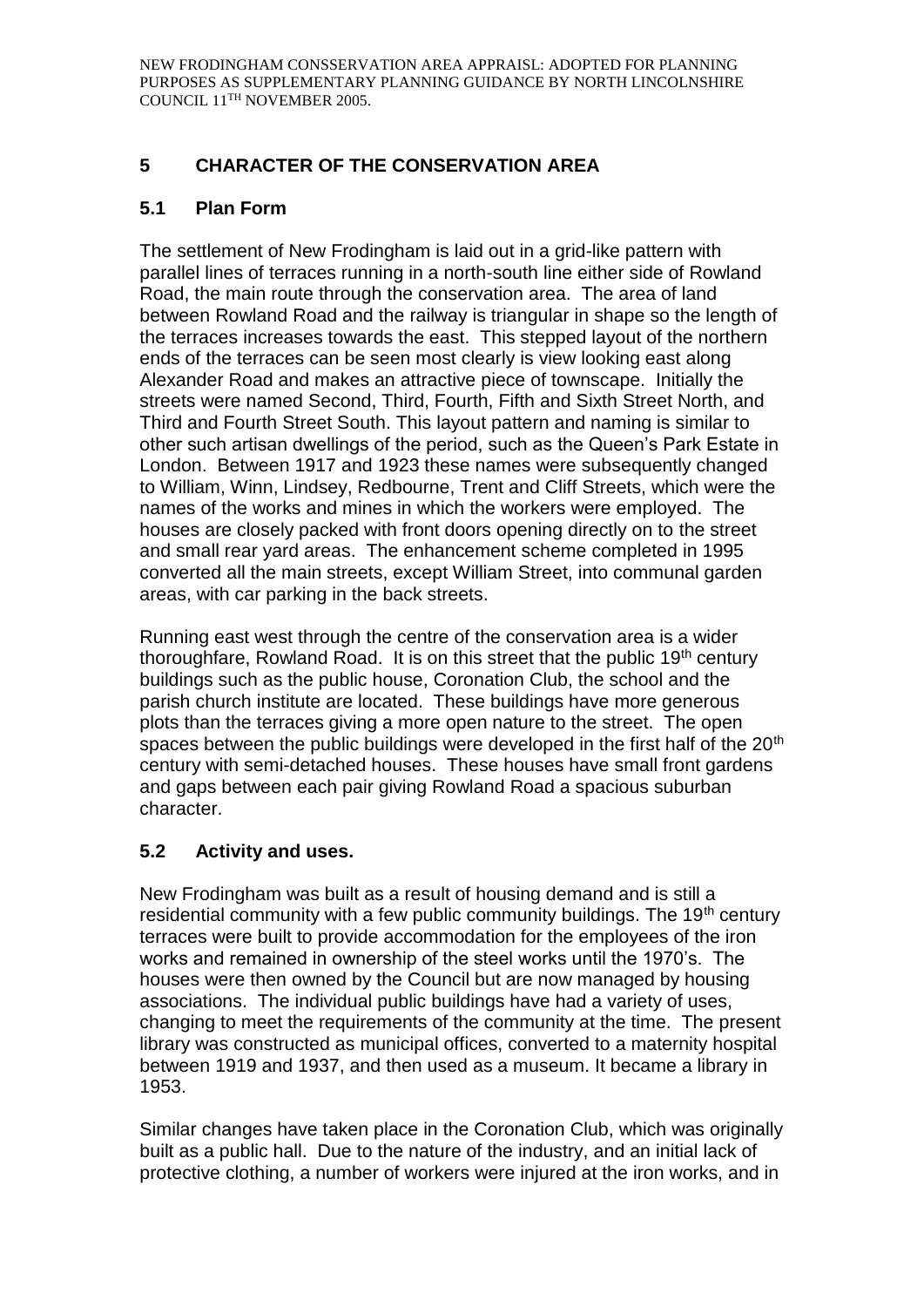order to treat them locally the hall was converted into a hospital in 1886. It was not until 1937 that its present use as the Coronation Club commenced. The school, garage, Frodingham Community Centre (the former Frodingham Church Institute) and The Queens Public House have remained in their original uses and the conservation area also contains a shop, post office and take-away restaurant.

As New Frodingham is residential community, the level of noise and physical activity is low. The main area of physical activity is the steady flow of through traffic along Rowland road and both vehicular and pedestrian movement around the school at the start and end of the day. At the west of the conservation area is the Frodingham Footpath, which runs northwards, over the concrete bridge above the railway, and into the centre of Scunthorpe. This is also a popular pedestrian route and contributes to the overall activity within the conservation area.

# **5.3 Open spaces and trees**

When New Frodingham was constructed it was located within a rural area, surrounded by fields and therefore little consideration was given to provision of public open space and trees. In the  $20<sup>th</sup>$  century the agricultural land was further developed to create what is now an urban area with few trees or open space.

The refurbishment works completed in 1995 did make attempt to introduce some amenity space for residents. Winn, Redbourne, and Lindsey Street were closed to cars and communal front gardens were created. The tarmac and pavements were replaced with a front area composed of both hard and soft landscaping. New paving, trees, lighting and planters containing a variety of shrubs were introduced. To the rear of the properties the later extensions were removed and rear boundaries were improved to provide a small area of private garden for each property and car parking on the relandscaped back streets. Trees were introduced as part of the landscaping scheme between the car parking spaces at the rear of the properties, but unfortunately a few of the trees have since disappeared. Planting was also introduced along Alexander Road, and likewise some of the trees have been cut down. Reinstatement of these lost trees and further planting to screen the unsightly metal railway line barrier would further enhance the appearance of the area.

In Rowland Road a small area of grass and trees beside the Post Office provides a welcome visual break in the built up nature of the street as well as an outdoor community area. The Infant School has a small enclosed front garden with areas of lawn, roses beds and mature trees, providing a landscape setting to the school.

The open space of the railway lines to the north of the conservation area gives New Frodingham an open northerly aspect and a physical break in the urban townscape. To the west of the conservation area boundary, opposite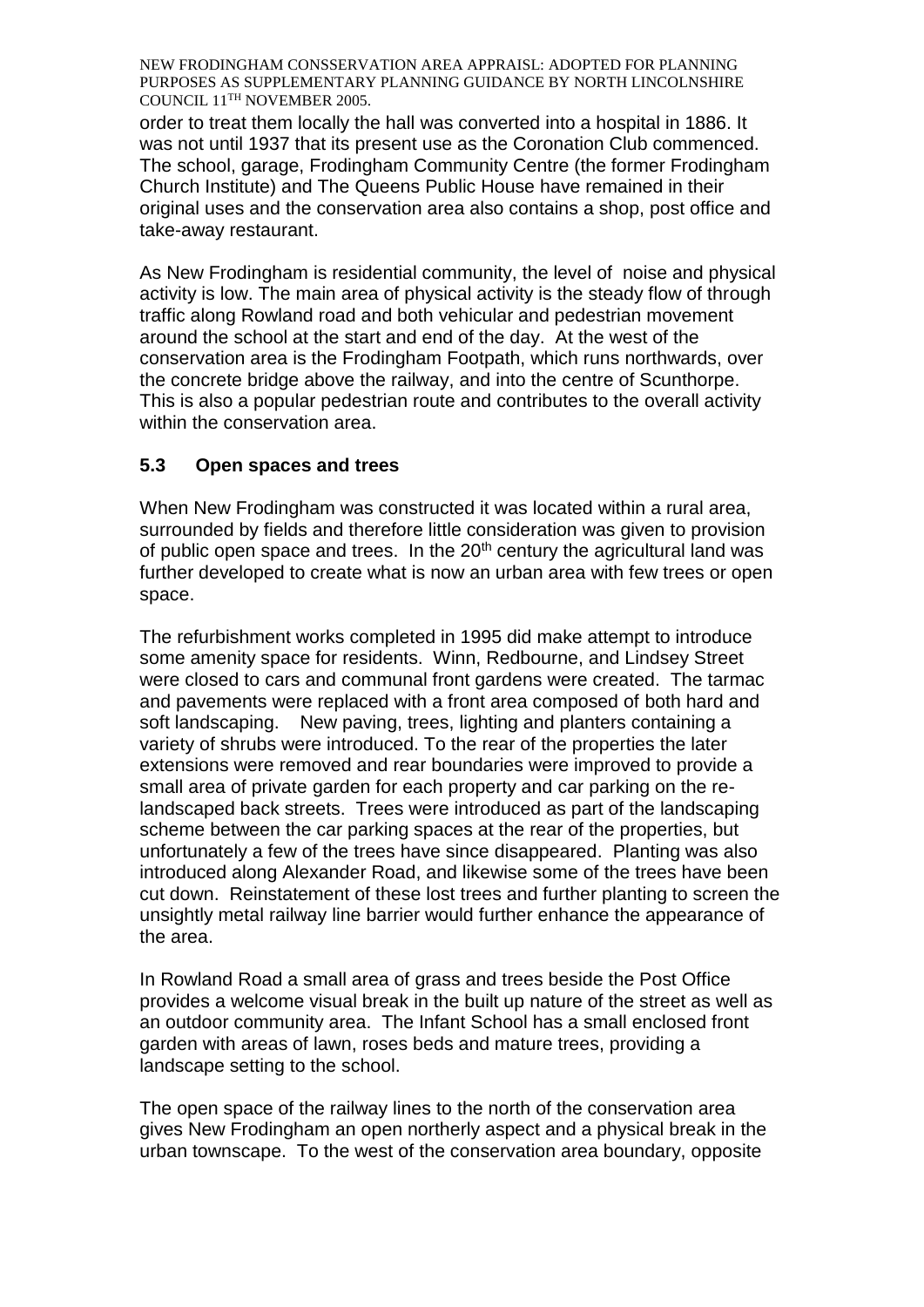the school, is a walled playing field which is available as a recreational space for public use.

## **5.4 Architectural style and building materials**

The majority of the buildings in the conservation area are small, terraced cottages of the 1860's and 1870's constructed to house the workers from the nearby steel works. A small number of grander public buildings - the Infants School, Frodingham Church Institute and Coronation Club – are located on Rowland Road and date from the same period. In addition to these late 19<sup>th</sup> century buildings, the area also includes a row of terraced houses in Queen Street of c.1907, with 20<sup>th</sup> century semi-detached houses situated in The Crofts and along Rowland Road.

### **19th century housing.**

The artisan dwellings are relatively modest in size, being low, two storey, houses occupying small plots. They are constructed of brick with simple timber boarded doors and multi-paned timber sliding Yorkshire sashes set flush with the front face of the buildings. An element of decoration is provided by a stringcourse of two rows of projecting bricks, the gauged brick arched lintels and orange clay pantiled roofs. The longer terraces are broken into sections by a change in the overall height and floor levels. In the centre of the terraces there are low wide arched alleyways giving access through to the rear of the properties. The rear elevations have similar design to the front except for the doors which are half glazed.

The present day uniform appearance and good condition of these groups of properties is a dramatic change from their 1970's appearance. The scarring of some elevations by the insertion of new brickwork is the only indication of the extensive restoration work. Before the 1970's, many of the buildings had been rendered, windows and doors had been replaced using modern materials such as plastic, and they had an assortment of large, rear additions. Restoration work in the 1990's included the reinstatement of doors and windows based on the original designs, and the removal of paint, render and rear additions. Additionally, the roofs were totally recovered using clay tiles, to form a coherent group with a uniform appearance.

Queen Street, by contrast, was not part of the 1990's restoration scheme, and although built as a uniform, two storey brick terrace, probably in the 1920's, the buildings have lost many of their original features. As built, these had timber casement windows, timber projecting ground floor bay windows and recessed entrance doors. At the time of the survey for this appraisal it was found that the original terrace had been considerably altered. Some of the bay windows have been removed, many windows have be replaced by new ones, with a variety of designs and materials, and the original porches have been enclosed by the addition of new doors. Some of the elevations have been painted and no. 11 has had stone cladding applied. The rear elevations are masked by substantial extensions and the attics have been converted to bedrooms by the addition of large front dormer windows. Despite its poor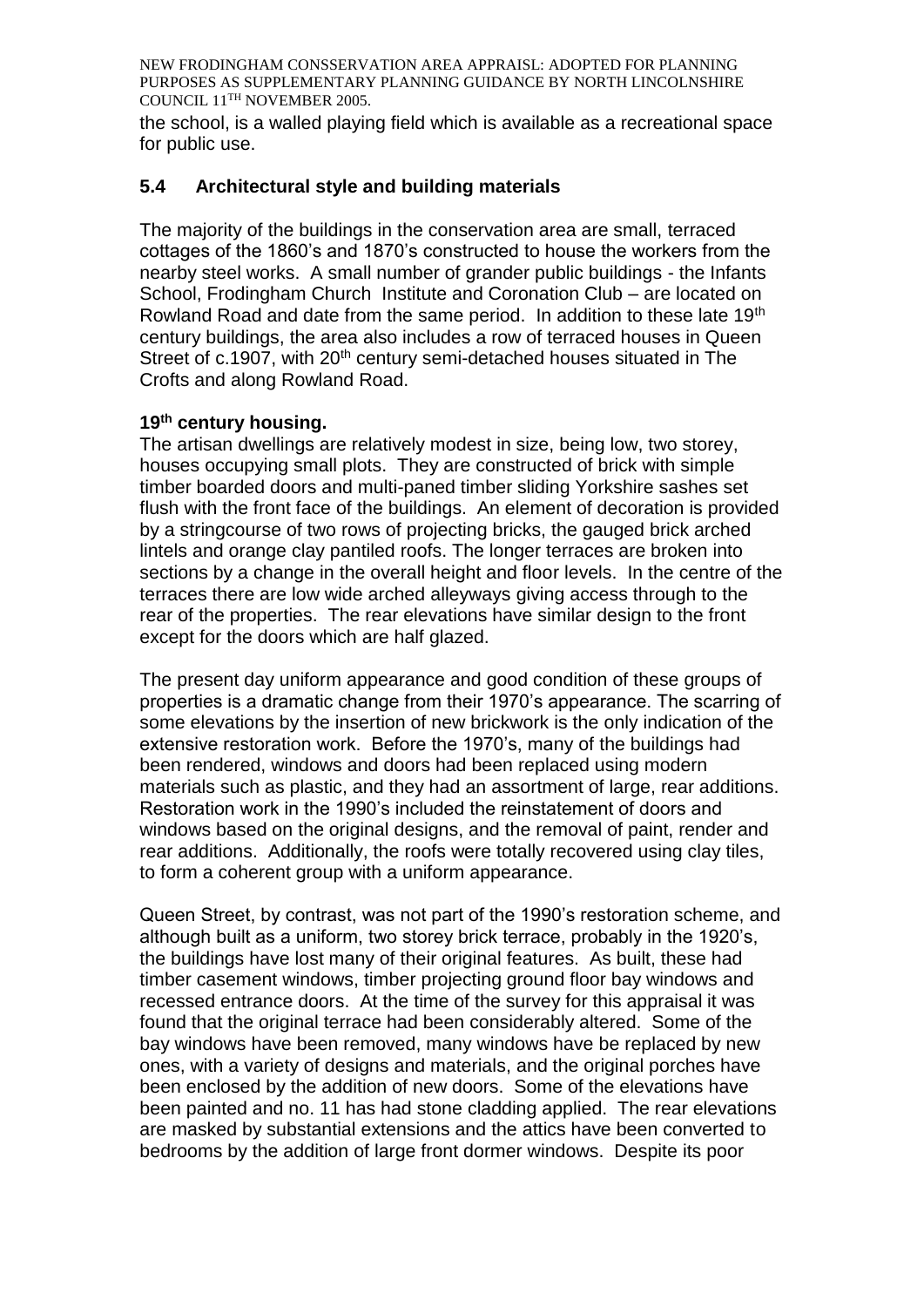state no.27 is one of the only buildings which retains most of its original features.

#### **Public buildings.**

Although most of the public buildings were built under the same patronage, they are all individually designed for specific uses, and employ different materials and architectural elements. Each building therefore has unique details and is varied in its appearance.

Arguably the most architecturally distinguished of the public buildings is the grade II listed Frodingham Infants School and School House located at the west end of Rowland Road. The school was also built in 1867 by Charles Winn, with further extensions in 1874 under the patronage of Rowland Winn. By providing educational facilities for workers' children Winn demonstrated there was a philanthropic aspect to his character. The building is arranged around a courtyard plan with single storey ranges on each elevation with projecting gables at either end. The School House on the east elevation is a storey higher. The architectural style is Gothic Revival, which was the dominant form at the time, especially for educational buildings. It is constructed of rock faced square coursed ironstone walls, with brick dressing to the quoins, windows, doors and cornice, and plain clay tiled roof. The windows have three- or four-light lancet style lights with flat chamfered arches. The front door is timber boarded, with elaborate decorative hinges. The school is set back from the road with a small front garden, enclosed by a green painted cast iron arrow head railings set in a low stone plinth.

Next to the School is the brick-built Frodingham Community Centre (the former Frodingham Church Institute), built in 1905. This building has a church-like form with gabled ends and a two storey front elevation with two rows of pointed arched windows and a projecting entrance porch. Old photographs show that the original windows were subdivided into eight panes with a bottom hung, internally opening central panel. These have been replaced with less elegant, plastic windows, with heavy sectioned glazing bars.

Further east on the south side of Rowland Road is the imposing building of the Coronation Club. This is another property built with funds provided by Rowland Winn and cost £100 in 1871. The large two storey Victorian Gothic brick building has three gables punctuating the front elevation. The left bay is clearly influenced by ecclesiastical architecture in its form and detailing, although regrettably the windows have been bricked up. The elevation is enriched by a variety of decorative elements, including contrasting tumbled brickwork in the gable, carved ashlar stone lintels and cills, and decorative brickwork relieving arches and string courses.

The Queens Hotel, now a public house, is a two storey brick building with timber sash windows on the upper level. It dates to 1898 and was originally called Queen Hotel, after Queen Victoria. The ground floor has sashes and triple, fixed light windows, with transom lights. There are stucco bands at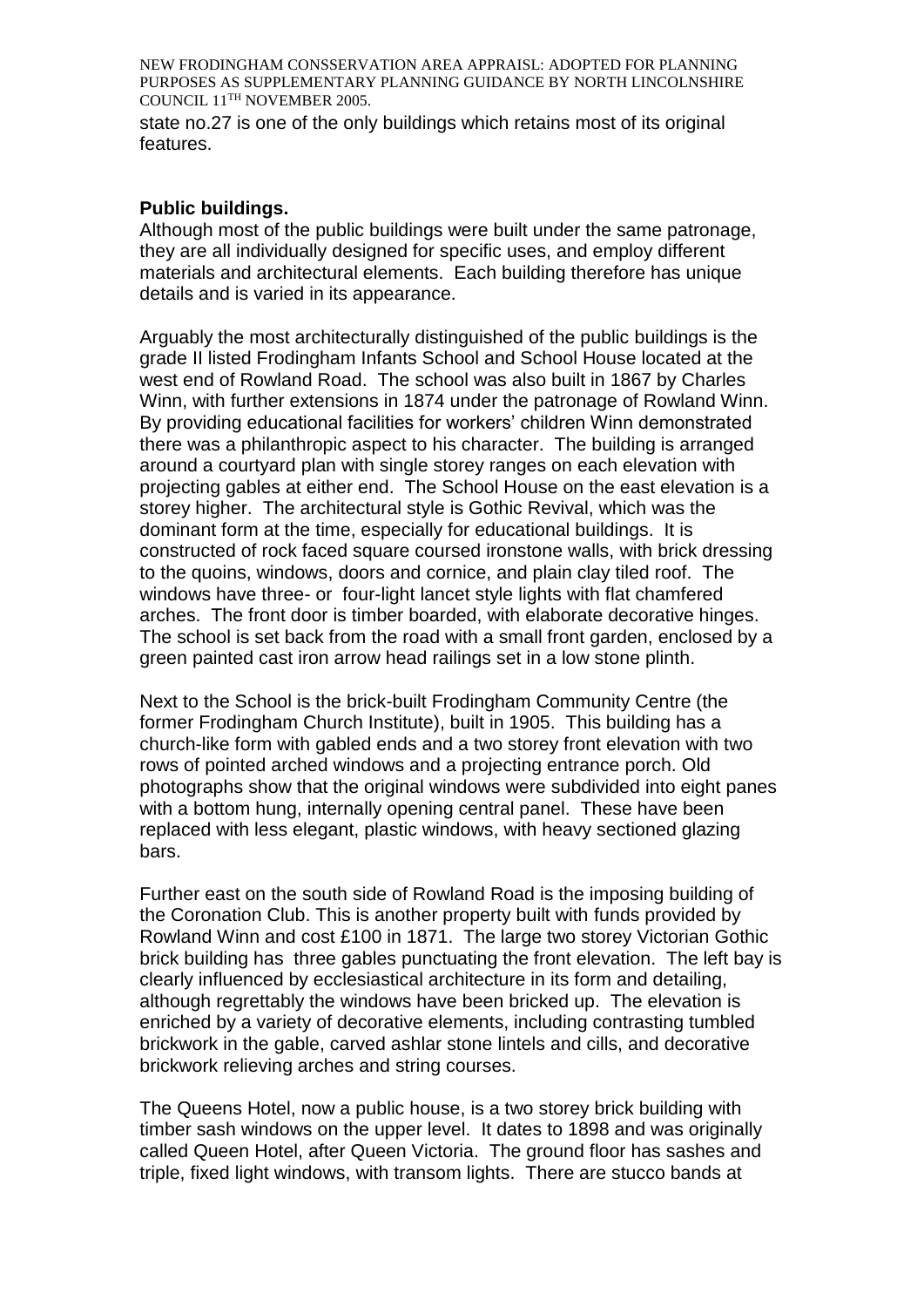lintel level, which are joined together to give a horizontal banding detail. The Hotel was not built until after the death of Rowland Winn, probably because of his strong temperance views.

The 1950's Community Centre lies at the eastern end of the conservation area, and is a single storey, rendered building, with concrete pantiled roof. It has a ramped entrance covered by a thin curved canopy supported by plain thin iron columns. The building has little decorative detailing, giving it a rather utilitarian appearance.

The Library occupies a corner site at the junction of Trent Street and Cottage Beck Road. It was designed as municipal offices for Brumby and Frodingham Urban District Council by the architect J.M. Dosser in 1903. Between 1919 and 1937 it was used as a maternity hospital, after which it became a museum. In 1953 it was again refurbished and re-opened as Frodingham branch library.

The building style reflects the national move at the turn of the century, away from Victorian Gothic, to a more Arts and Crafts style. It is a red brick building but the gables, on each of the street elevations, have been rendered. The roof is covered in clay tiles, and the tall and narrow multi-paned timber windows give the elevations an elegant, vertical accent. The original front entrance is located on the corner and is recessed under a porch composed of three classical arched openings. Above the entrance is an hexagonal shaped turret, with foliage plasterwork on its curved projecting base, and a decorative curvaceous lead cupola for a roof. This corner turret is a landmark feature in views along Cottage Beck Road.

#### **20th Century housing.**

The Crofts is composed of a group of matching 20<sup>th</sup> century semi-detached houses. These are two storey brick buildings, with either plain or pantiled clay roofs. A small projecting roof runs the full length of the elevations covering the projecting ground floor bays and providing a canopy over the front door. The original windows were timber casements, divided into tall panes with a transom lights above, but most of the windows have been replaced with a variety of new window designs. Many of these new windows have fewer vertical sub-divisions than the original examples, resulting in a more horizontal emphasis to the design. This quite subtle change radically alters the composition of the elevations.

The semi-detached properties in Rowland Road are similar in design, although each house has a two storey curved projecting bay, with scalloped tile hanging to the gables, and aprons between the windows. The standard design of the elevation was adapted for the Post Office and Newsagents which have simple ground floor shop display windows. The groceries store, at 121 Rowland Road, although at present boarded up, has an attractive timber shop front with a fascia supported by console brackets.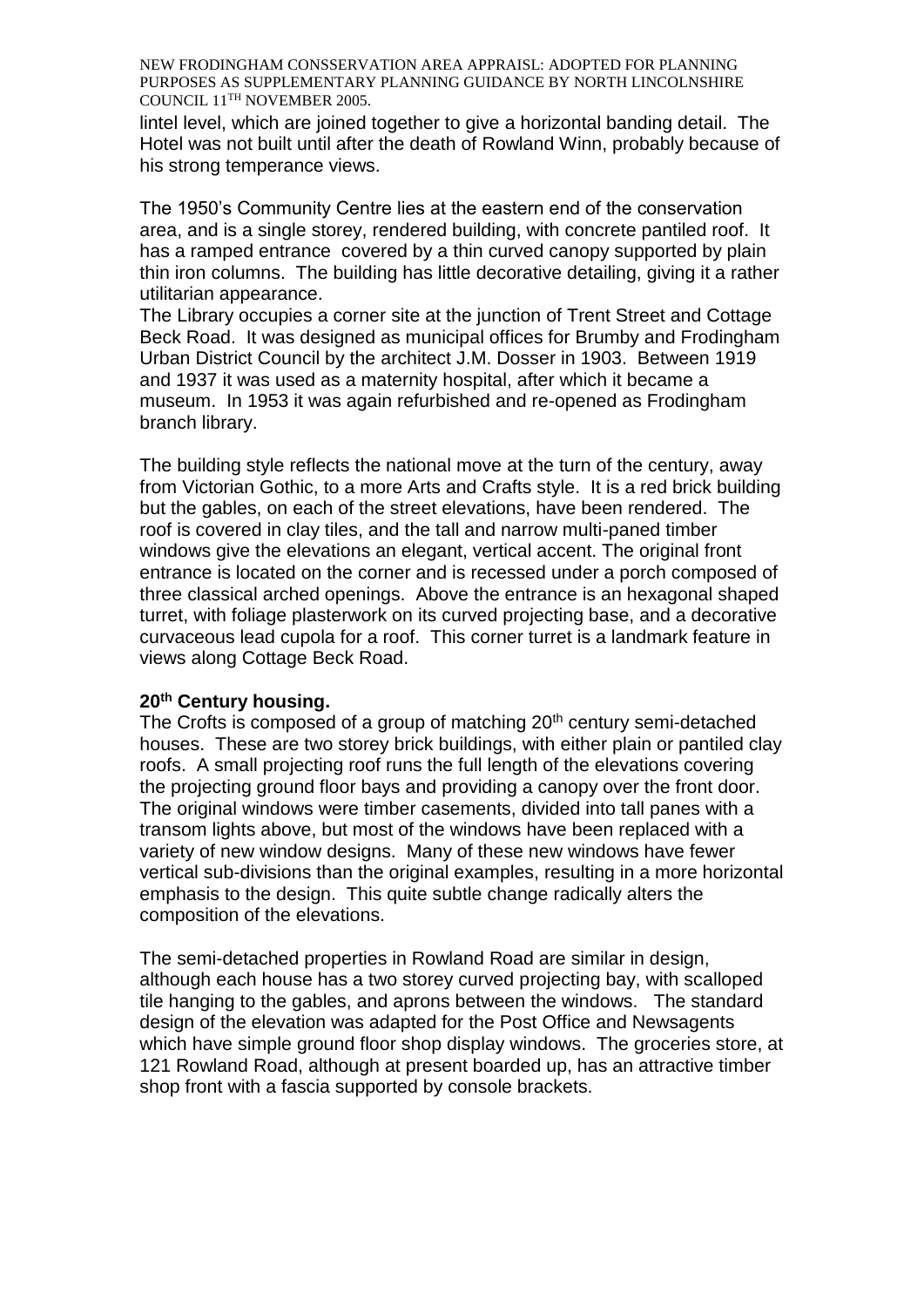# **5.5 Listed Buildings and Buildings of Townscape Merit**

The Frodingham Infant School and School house are included on the Department of Culture, Media and Sports List of Buildings of Special Architectural or Historic Interest. These buildings are described in the text above; a further description accompanying the listing can be obtained from North Lincolnshire Council. These buildings are important locally, and also have some national significance, reflected in the grade II listing. Policies provided by central government and by North Lincolnshire Council seek to preserve and enhance all listed buildings in the area.

As part of this appraisal, a number of unlisted buildings have been assessed as being "Buildings of Townscape Merit". These include the 19<sup>th</sup> century artisan dwelling houses, the Coronation Hall, Library and Frodingham Community Centre. These buildings are considered to be of local importance and contribute *positively* to the character or appearance of the area. Additionally, because these buildings are an important part of the character of the conservation area, the Council will pay special attention when considering planning applications for alterations and extensions which may affect these buildings or their settings.

## **5.6 Other features of interest**

The predominant road and pavement surface material is black tarmac with concrete kerbs. In the recently pedestrianised streets a combination of grey paviors, setts and paving has been introduced with some judicious use of red paviors. The range and colour of the new materials has been deliberately limited, creating attractive hard landscaping which does not conflict with the simple terraced houses on either side. Rowland Road is lit by tall, modern concrete and aluminium lighting columns, whereas new cast iron "heritage" lighting is used in the intimate pedestrian areas in Alexander, Winn, Lindsay and Redbourne Streets.

The footpath running along the eastern boundary of the school is enclosed on one side by the stone wall of the school grounds, and on the other by a concrete panelled wall. The path leads to the concrete bridge over the railway. This is a well used path, and could be enhanced by improving the design of the boundary treatment, lighting and entrance barriers.

## **5.7 Summary of townscape features.**

- Good example of late 19<sup>th</sup> century "model" industrial settlement
- Most original buildings in William Street, Winn Street, Lindsey Street, Trent Street and Cliff Street
- Uniform terraces of houses built on grid pattern of roads
- Use of red brick and orange clay pantiled roofs important
- Chimney stacks and clay pots a feature in transverse views
- Small wooden casements, with glazing bars, add interest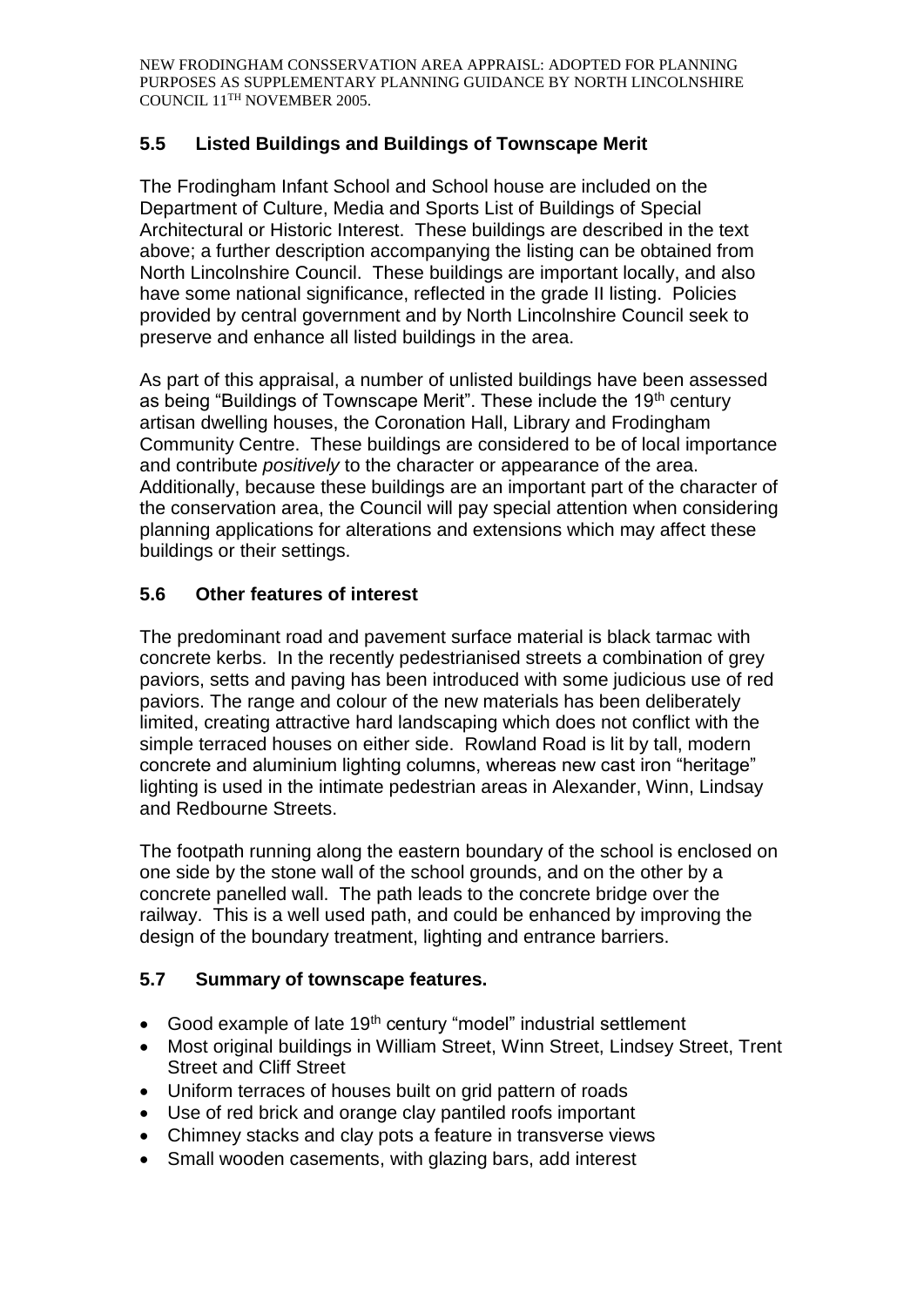- Simple boarded front doors also typical (in Article 4 streets these are all painted a uniform red, blue or green)
- Notable collection of "social" buildings: Coronation Club; Frodingham Church Institute (now the community centre); Frodingham Infants school (grade II listed) and Frodingham Library
- Views to St. John's Church and across Scunthorpe to the chimneys of the steel works are important

# **6 PROBLEMS AND PRESSURES**

# **6.1 General**

The biggest threat to the character and appearance of the New Frodingham Conservation Area are minor, incremental changes to the houses. Both the 19<sup>th</sup> and the 20<sup>th</sup> century terraced houses were designed to be part of a uniform group, but over the years many of the occupants have wished to "personalise" their houses by adding unsuitable details such as modern doors and windows. This has eroded the character and visual cohesion of the groups. The 1995 restoration scheme demonstrates how these alterations can be reversed, and the achievements of this work can still be appreciated today.

# **6.2 Buildings which have a negative impact on conservation area**

The garage on Rowland Road is a standard design, petrol- filling station with little architectural merit or relationship to the surrounding context. The buildings are white painted concrete boxes, with an ageing canopy over the forecourt area. The demolition and redevelopment of this building, with an appropriately-designed scheme, would be advantageous to the street scene.

The houses in Queen Street once had architectural merit and integrity, although the modern alterations have eroded the uniformity of the terrace with a substantial loss of architectural detail. The use of some front garden areas as a dumping ground for rubbish (such as at number 27) has had a further adverse effect on the overall appearance of the street. It may be possible to rectify the situation by a comprehensive restoration scheme, like the one implemented in the adjacent streets, but this would involve a unified agreement by all the owners.

# **6.3 Sites which have a negative impact on conservation area**

The sites which have a negative impact on the conservation area are mainly used for car parking. These are shown on the Townscape Analysis map, but include the garage forecourt area and land to the rear, adjacent to Lindsey Street; the car parking area next to the Coronation Club; and the boarded area to the rear and side of no.121 Rowland Road.

All of these areas are surfaced in tarmac, with poor boundary treatments, giving no sense of enclosure and definition to private and public land.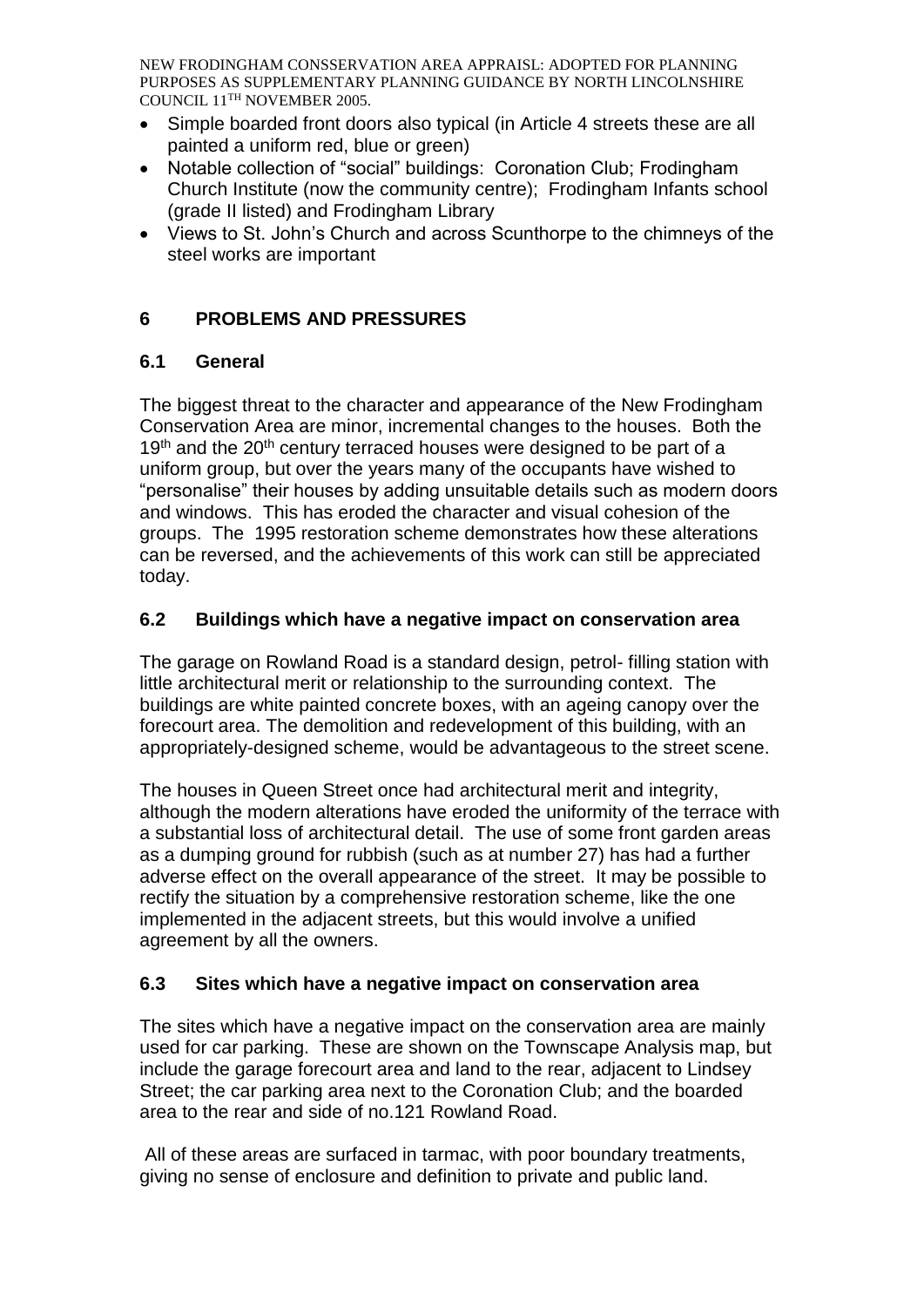# **6.4 Buildings at risk**

No.121 Rowland Road is vacant and boarded-up, although it appears to be wind and weather-tight and reasonably secure. Its continued neglect gives a poor impression to the whole area, and its repair and re-use would be welcomed.

## **6.5 Alterations to existing historic buildings**

Nearly all the houses in the conservation area have been altered over time, the most common changes being the replacement of the original timber windows and doors, with modern examples. As all of the houses are either part of a terrace of similar houses, or half of a pair of matching semi-detached houses, such alterations to the appearance of one property has an adverse impact on the group. In Queen Street, changes to windows, doors, front elevation and addition of extensions has dramatically altered the appearance of this once uniform Edwardian terrace. Many of the windows and doors have been replaced with new designs which lack quality of design detail of the originals.

## **6.6 Street audit**

The 1995 scheme involved substantial improvement to the public realm of much of the conservation area, as detailed in section 5.6, "Other features of interest". There appear to be few problems with the road surfaces and street furniture, although the footpath next to the school is well used and is beginning to appear rather careworn. This area could benefit from an enhancement scheme. A cycle route is proposed along Rowland Road and this needs to be carefully designed to integrate with the existing streetscape.

# **6.7 Summary.**

- The greatest threat to New Frodingham is minor, incremental changes to features such as the windows and doors
- Modern materials (aluminium, uPVC and hardwood) can never satisfactorily replicate historic windows and doors
- New Frodingham has a number of negative features: the modern garage on Rowland Road, the very altered houses fronting Queen Street; the car park next to the Coronation Club; and the boarded site to the rear and side of no. 121 Rowland Road (a Building-at-Risk)
- Footpath next to school would benefit from new paving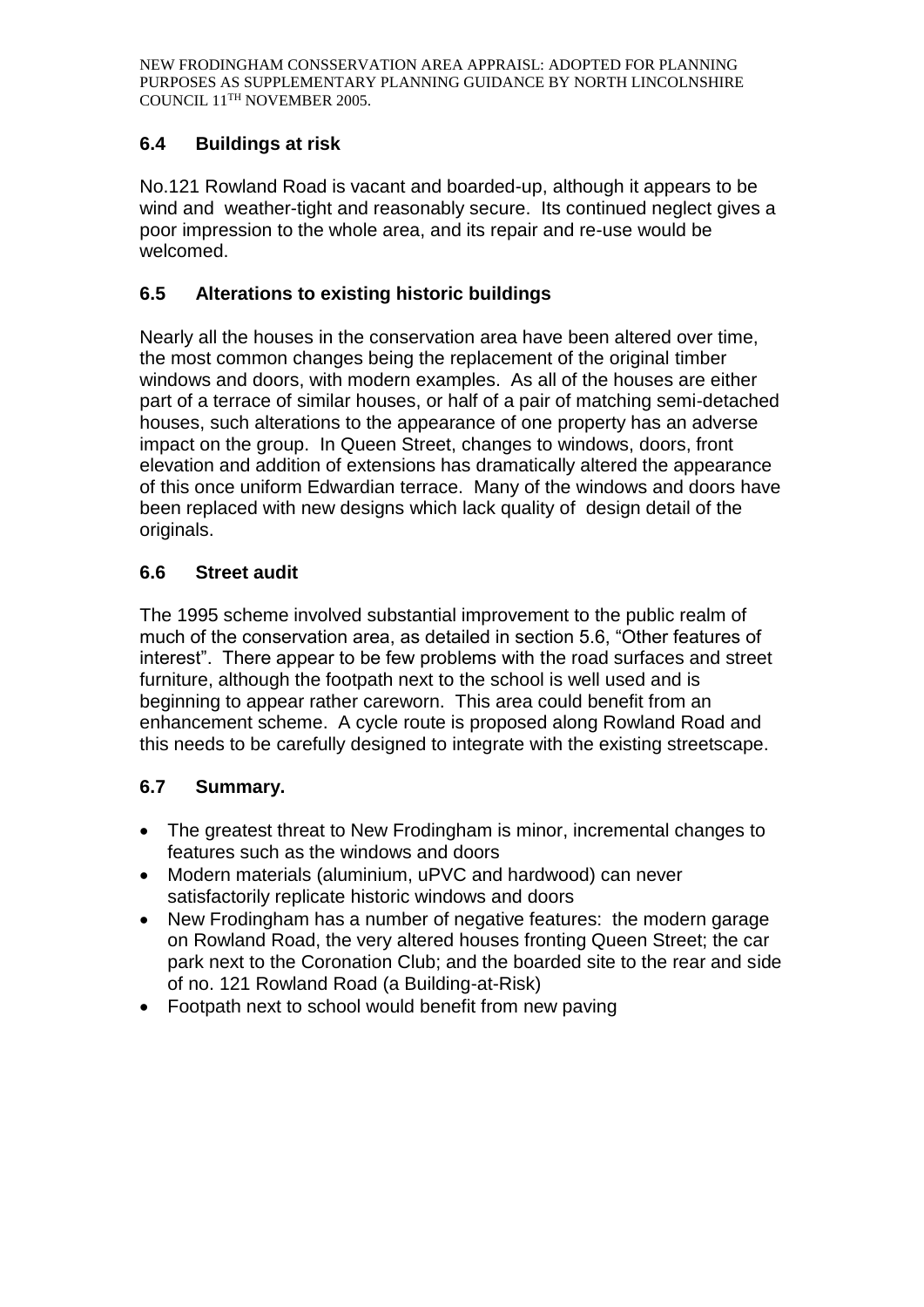# **7 RECOMMENDATIONS**

## **7.1 General**

This section contains a number of recommendations in order to preserve and enhance the character and appearance of New Frodingham in the future. These proposals will be subject to public comment prior to being formally adopted as Supplementary Planning Guidance. Further recommendations may be added, or existing ones deleted, as part of the public consultation exercise.

## **7.2 Preservation, enhancement and re-instatement of architectural quality**

- Encourage reinstatement of original features where they have been removed.
- Agree list of Buildings of Townscape Merit shown on map 5.
- Encourage the re-use of number 121 Rowland Road

# **7.3 Environmental and street improvements**

- Review the landscaping scheme and reintroduce trees where they have been lost, and consider further planting along the railway line.
- Seek improvements in the boundary treatment and landscaping in the car park area, adjacent to the Coronation Club.
- Investigate improvements to the surface treatment and boundaries of the footpath to the railway bridge, to make it both visually more pleasing as well as more secure. This could be achieved by the introducing a new lighting scheme and street surfaces, and by the removal of the concrete boundary wall, and its replacement with a higher quality boundary.
- Encourage the garage owner to improve the visual appearance and security of the area at the rear of the garage backing onto the terraces. Also seek improvements to the visual appearance of the forecourt and the introduction of some boundary treatment and landscaping.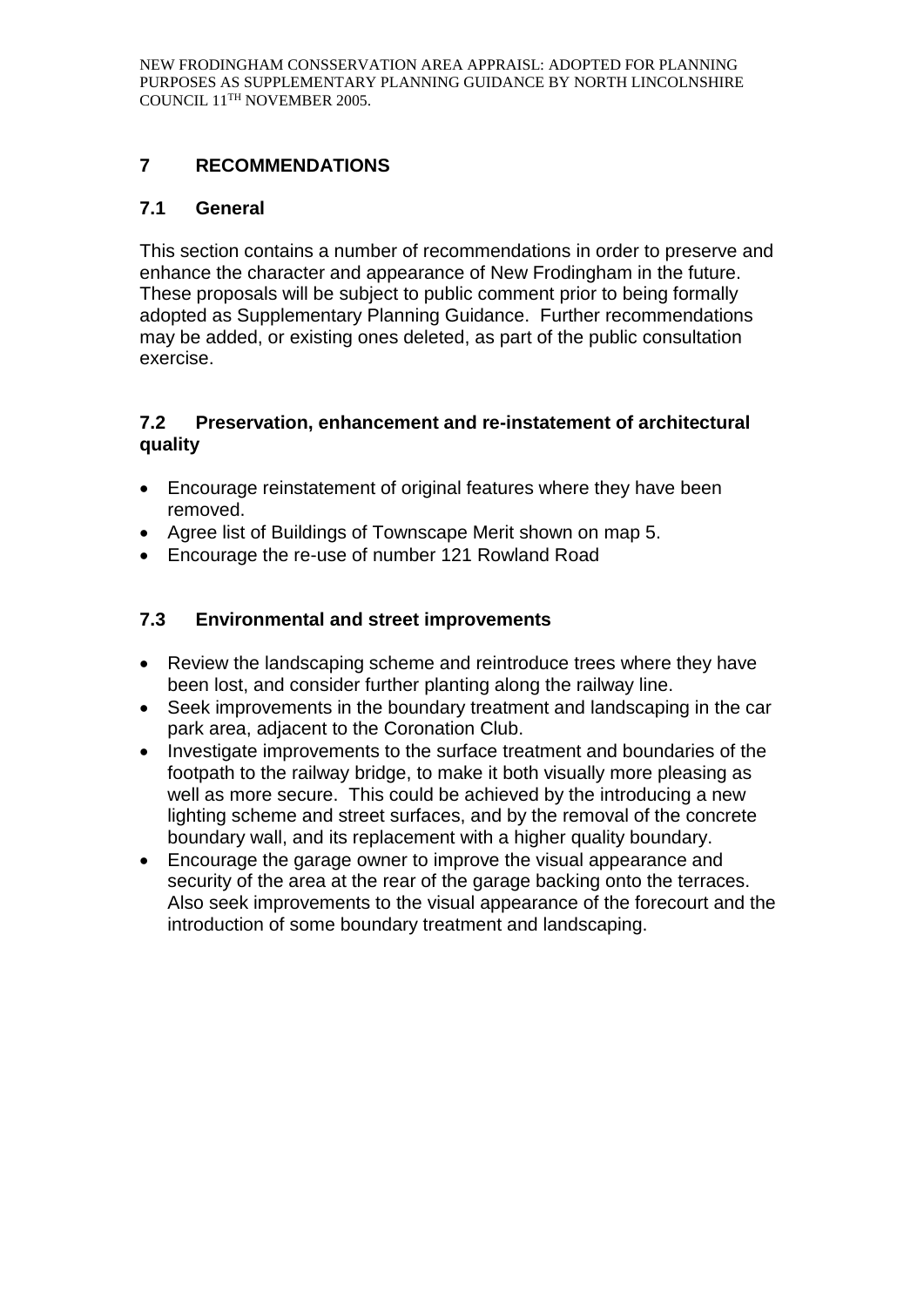## **7.4 Boundary review**

Following a careful survey of the existing conservation area and its immediate environs, the following changes are recommended to the existing boundaries:

## **Deletions:**

*Delete Queen Street and nos. 138 and 140 Rowland Road and the Frodingham Community Centre.* 

These buildings do not relate to the original industrial settlement created by Rowland Winn, and do not have the historic associations of the majority of other buildings in the conservation area. Apart from the community centre, all of these buildings have been substantially altered, and this has diminished their architectural merit.

The overall character and appearance of Queen Street has been eroded by alterations such as the insertion of large dormer extensions, the fixing of new cladding or rendering to the front elevations, the removal of bays, and by changes to doors and windows. Satellite dishes also abound. It is therefore difficult to justify its continued inclusion in the conservation area, as the special architectural or historic interest of the buildings has been lost.

### **Additions:**

None.

# **7.5 Article 4 Direction**

The Council has already served an Article 4 Direction on the earlier, 19<sup>th</sup> century terraces within the New Frodingham Conservation Area, which removes certain "permitted development" rights, and brings under planning control certain external alterations, such as replacing doors and windows.

Details of the Article 4 Direction, including the addresses of all of the properties affected, and the types of work which are controlled, are given in the accompanying Supplementary Planning Guidance for New Frodingham. In addition, the Council will continue to monitor alterations to these houses to ensure that planning applications are made where necessary, and will, where appropriate, instigate enforcement proceedings if work has been carried out without permission.